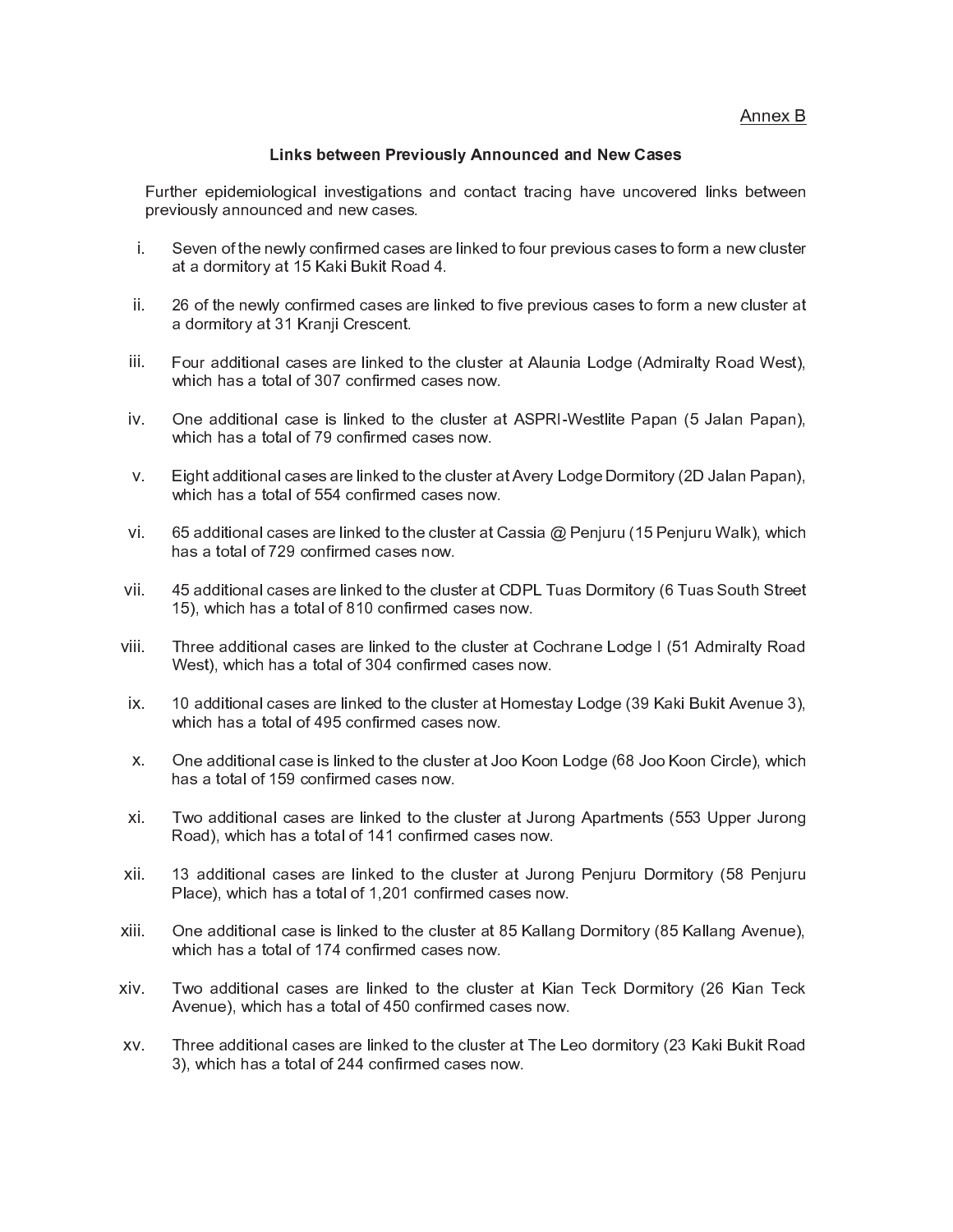- xvi. Two additional cases are linked to the cluster at Mandai Lodge I (460 Mandai Road), which has a total of 486 confirmed cases now.
- One additional case is linked to the cluster at North Coast Lodge (51 North Coast Avenue). xvii. which has a total of 521 confirmed cases now.
- xviii. Eight additional cases are linked to the cluster at PPT Lodge 1A (8 Seletar North Link), which has a total of 435 confirmed cases now.
- xix. Two additional cases are linked to the cluster at S11 Dormitory  $@$  Punggol (2 Seletar North Link), which has a total of 2,685 confirmed cases now.
- Seven additional cases are linked to the cluster at SSKBJV Dormitory (31A Tanah Merah XX. Coast Road), which has a total of 349 confirmed cases now.
- Five additional cases are linked to the cluster at Sungei Tengah Lodge (500 Old Choa Chu xxi Kang Road), which has a total of 1,966 confirmed cases now.
- xxii. 11 additional cases are linked to the cluster at Tampines Dormitory (2 Tampines Place), which has a total of 160 confirmed cases now.
- xxiii. Two additional cases are linked to the cluster at Toh Guan Dormitory (19A Toh Guan Road East), which has a total of 206 confirmed cases now.
- xxiv 20 additional cases are linked to the cluster at Tuas South Dormitory (1 Tuas South Street 12), which has a total of 567 confirmed cases now.
- One additional case is linked to the cluster at Tuas View Dormitory (70 Tuas South Avenue XXV. 1), which has a total of 1,336 confirmed cases now.
- Four additional cases are linked to the cluster at Westlite Mandai dormitory (34 Mandai xxvi. Estate), which has a total of 524 confirmed cases now.
- xxvii. Eight additional cases are linked to the cluster at Westlite Toh Guan dormitory (18 Toh Guan Road East), which has a total of 498 confirmed cases now.
- xxviii. Nine additional cases are linked to the cluster at Westlite Woodlands dormitory (2) Woodlands Sector 2), which has a total of 308 confirmed cases now.
- Three additional cases are linked to the cluster at Woodlands Lodge I (50 Woodlands xxix. Industrial Park E4), which has a total of 390 confirmed cases now.
- XXX. One additional case is linked to the cluster at Woodlands Lodge II (190 Woodlands Industrial Park E7), which has a total of 257 confirmed cases now.
- xxxi. Eight additional cases are linked to the cluster at 60 Benoi Road, which has a total of 58 confirmed cases now.
- xxxii. One additional case is linked to the cluster at 16 Fan Yoong Road, which has a total of 45 confirmed cases now.
- xxxiii. One additional case is linked to the cluster at 10 Gul Drive, which has a total of 198 confirmed cases now.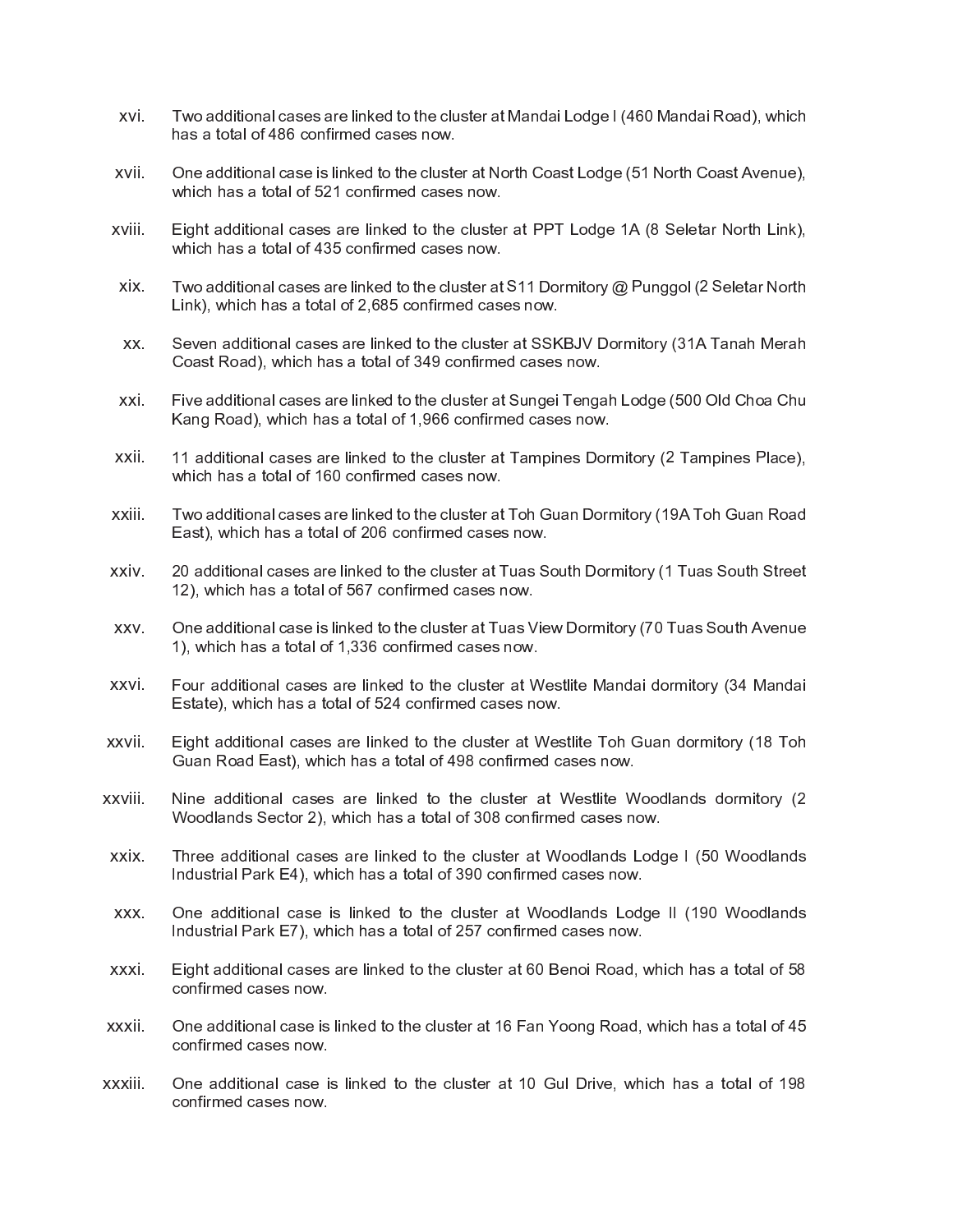- xxxiv Two additional cases are linked to the cluster at 106 International Road, which has a total of 22 confirmed cases now.
- One additional case is linked to the cluster at 17 Jalan Besut, which has a total of 99 XXXV. confirmed cases now.
- One additional case is linked to the cluster at 36 & 38 Kian Teck Drive, which has a total xxxvi. of 88 confirmed cases now.
- xxxvii. Two additional cases are linked to the cluster at 3 Senoko Link, which has a total of 48 confirmed cases now.
- xxxviii. Two additional cases are linked to the cluster at 29 Senoko South Road, which has a total of 29 confirmed cases now.
- xxxix One additional case is linked to the cluster at 17 Soon Lee Road, which has a total of 44 confirmed cases now.
	- xl. Five additional cases are linked to the cluster at 18 Sungei Kadut Avenue, which has a total of 67 confirmed cases now.
	- xli. One additional case is linked to the cluster at 31 Sungei Kadut Loop, which has a total of 16 confirmed cases now.
	- xlii. Five additional cases are linked to the cluster at 53 Sungei Kadut Loop, which has a total of 73 confirmed cases now.
	- xliii. Two additional cases are linked to the cluster at 1020 Tai Seng Avenue, which has a total of 158 confirmed cases now.
	- xliv. One additional case is linked to the cluster at Tampines Street 62, which has a total of 110 confirmed cases now.
	- xlv. Two additional cases are linked to the cluster at 9 Tech Park Crescent, which has a total of 46 confirmed cases now.
	- xlvi. One additional case is linked to the cluster at 11 Tech Park Crescent, which has a total of 178 confirmed cases now.
	- xlvii. 14 additional cases are linked to the cluster at 55 Tuas South Avenue 1, which has a total of 52 confirmed cases now.
- xlviii. One additional case is linked to the cluster at 69 Tuas South Avenue 1, which has a total of 64 confirmed cases now.
- xlix. One additional case is linked to the cluster at 3 Tuas View Circuit, which has a total of 87 confirmed cases now.
	- T. One additional case is linked to the cluster at 43 Tuas View Close, which has a total of 11 confirmed cases now.